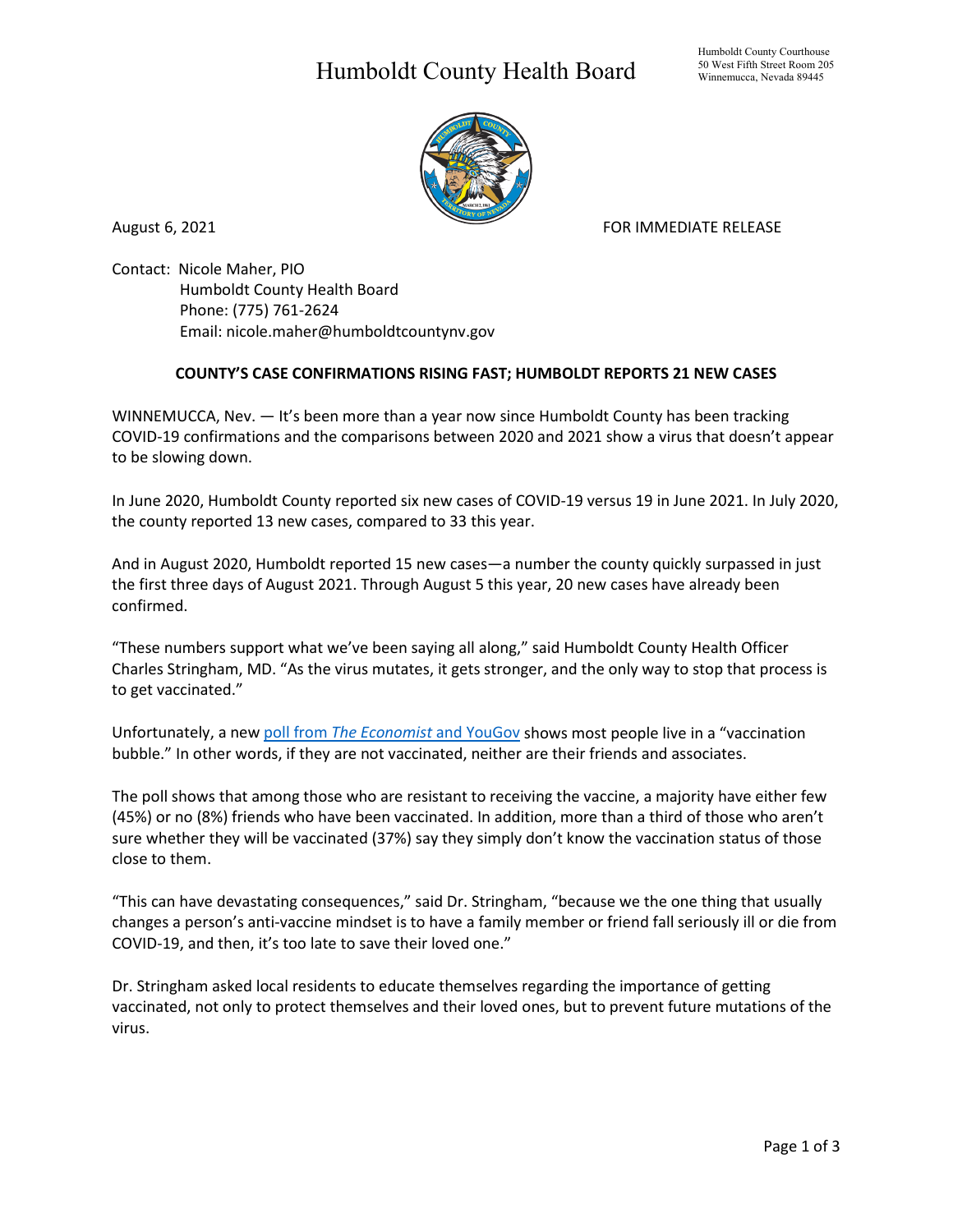"We now have evidence from millions of people who have been vaccinated, and millions more unvaccinated who are suffering severe consequences for not receiving the vaccine," he said. "I am pleading with you to educate yourselves and then educate those around you."

Humboldt County has been notified of 21 more positive cases of COVID-19, raising the overall cumulative total to 1276. In all, the county has 1233 recovered and 29 active cases. Two local people have been hospitalized and released this week; no COVID-19 patients remain hospitalized. In all, 14 county residents have died.

Based on available information, close contacts of the newest Humboldt County cases are being notified and are following self-isolation procedures to prevent community spread of the virus.

| Case # | <b>Gender</b> | <b>Age Range</b> | <b>Contact</b>      | <b>Status</b>         |
|--------|---------------|------------------|---------------------|-----------------------|
| 1276   | Woman         | 50s              | Under investigation | Self-isolating        |
| 1275   | Man           | 30 <sub>s</sub>  | Under investigation | Self-isolating        |
| 1274   | Woman         | 30 <sub>s</sub>  | Under investigation | Self-isolating        |
| 1273   | Woman         | 20s              | Under investigation | Self-isolating        |
| 1272   | Woman         | 40s              | Under investigation | Self-isolating        |
| 1271   | Man           | 50s              | Under investigation | Self-isolating        |
| 1270   | Woman         | 20s              | Under investigation | Self-isolating        |
| 1269   | Woman         | 40s              | Under investigation | Self-isolating        |
| 1268   | Male          | Child            | Under investigation | Self-isolating        |
| 1267   | Female        | Child            | Under investigation | Self-isolating        |
| 1266   | Woman         | 30 <sub>s</sub>  | Under investigation | Self-isolating        |
| 1265   | Male          | Teen             | Under investigation | Self-isolating        |
| 1264   | Woman         | 40s              | Under investigation | Self-isolating        |
| 1263   | Male          | Teen             | Under investigation | Self-isolating        |
| 1262   | Woman         | 30 <sub>s</sub>  | Under investigation | Self-isolating        |
| 1261   | Woman         | 30 <sub>s</sub>  | Under investigation | Self-isolating        |
| 1260   | Male          | Child            | Under investigation | Self-isolating        |
| 1259   | Male          | Child            | Under investigation | Self-isolating        |
| 1258   | Man           | 30 <sub>s</sub>  | Under investigation | Self-isolating        |
| 1257   | Woman         | 60s              | Under investigation | Past Hospitalization* |
| 1256   | Man           | 30 <sub>s</sub>  | Under investigation | Past Hospitalization* |

Brief summary information of Humboldt County's latest cases follows:

\*Past hospitalization means the person was hospitalized sometime during the past week (since the previous reporting period) but has since been released and is self-isolating.

The following vaccination opportunities are available to Humboldt County residents:

• **Ridley's Pharmacy** is offering the Moderna and Johnson & Johnson vaccines to all individuals age 18 and older. Visit [app.acuityscheduling.com/schedule.php?owner=22007397](https://app.acuityscheduling.com/schedule.php?owner=22007397) and follow the prompts to schedule the vaccine at the Winnemucca store.